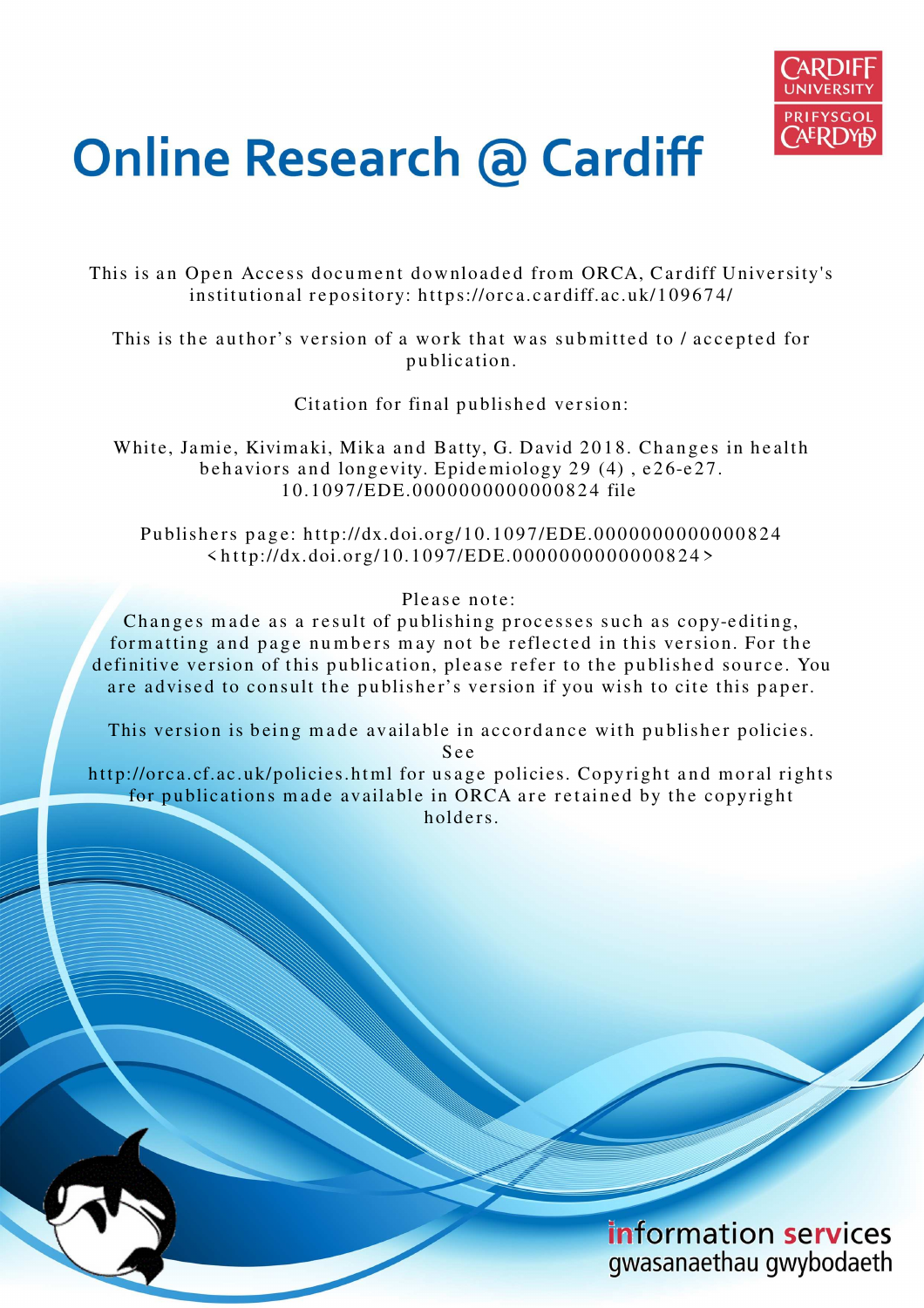## **Type of manuscript:** Research letter

**Manuscript title:** Changes in Health Behaviors and Longevity

James White, <sup>1, 2</sup> Mika Kivimäki, <sup>3</sup> G. David Batty<sup>3</sup>

<sup>1</sup> Centre for Trials Research, College of Biomedical and Life Sciences, Cardiff University, Cardiff. CF14 4YS. Wales, United Kingdom.  $2^2$  Centre for the Development and Evaluation of Complex Interventions for Public Health Improvement (DECIPHer), College of Biomedical and Life Sciences, Cardiff University, Cardiff. CF14 4YS. Wales, United Kingdom. <sup>3</sup> Department of Epidemiology and Public Health, University College London, London, WC1E 7HB, UK

**Manuscript statistics**: 600 words, 1 table, 6 references

Correspondence to: Dr James White 7 th floor Neaudd Merinionydd, Centre for Trials Research, College of Biomedical and Life Sciences, Cardiff University, Cardiff. CF14 4YS. Wales, United Kingdom. Email: [whitej11@cf.ac.uk](mailto:whitej11@cf.ac.uk)  Tel: +44 (0) 29 20 687054 Fax: +44 (0) 29 20 687236

**Running head:** none

**Conflict of interest statement:** The authors have no conflicts of interest to declare.

**Sources of financial support:** The results reported herein correspond to specific aims of grant MR/KO232331/1 to investigator Prof Campbell from British Heart Foundation, Cancer Research UK, Economic and Social Research Council, Medical Research Council, the Welsh Government and the Wellcome Trust, under the auspices of the UK Clinical Research Collaboration (Dr White). All funders had no role in the design and conduct of the study; collection, management, analysis, and interpretation of the data; preparation, review, or approval of the manuscript; and decision to submit the manuscript for publication.

**Data availability:** The data are available from the UK Data Archive [\(https://discover.ukdataservice.ac.uk/\)](https://discover.ukdataservice.ac.uk/).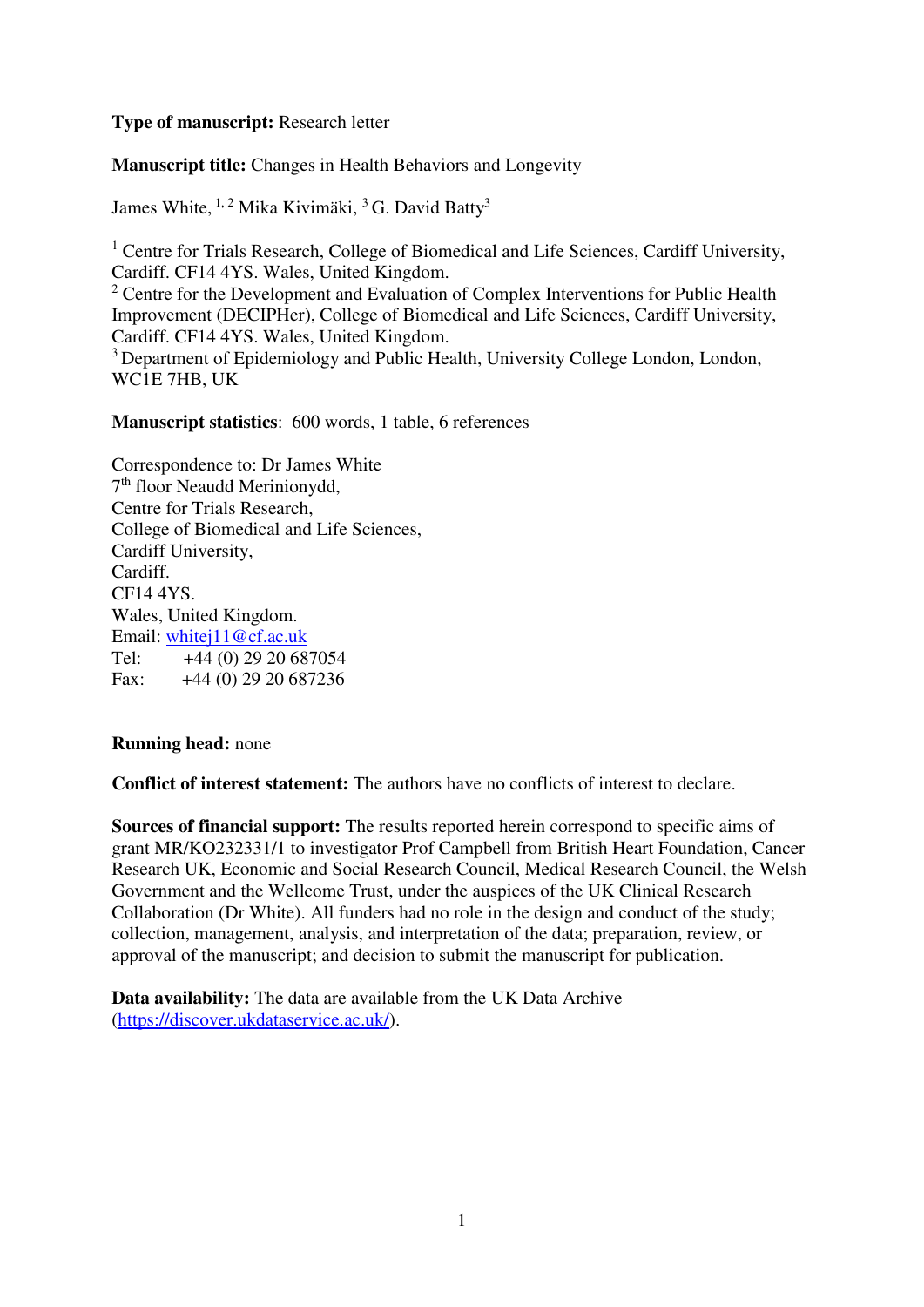To the Editor:

Smoking, excess alcohol intake, physical inactivity, and low fruit and vegetable consumption, are well-documented risk factors for mortality.<sup>1-4</sup> Very few studies have, however, examined the association between changes in these behaviors and future mortality. Randomized trials have found smoking cessation reduces mortality risk.<sup>1</sup> Observational studies suggest changes in physical activity are associated with mortality risk,<sup>2</sup> but for fruit and vegetable and alcohol consumption the evidence is mixed.  $3,4$  These studies have also examined changes in isolation but unhealthy changes in behavior may offset any beneficial effects accrued from healthy changes. For instance, smoking cessation is associated with around 4.7 kgs (10.4 lbs) weight gain after 12 months,<sup>5</sup> and reductions in caloric intake may be compensated by concomitant reductions in physical activity.<sup>6</sup> This study examined the associations of both healthy and unhealthy changes in behavior with the risk of all-cause mortality.

We used data from the Health and Lifestyle Survey I (1984/5) and II (1991-1992), a prospective cohort of residents in England, Wales, and Scotland aged ≥18 years in 1984. The study was approved by local ethics committees. An interviewer assessed participants' current smoking status, alcohol consumption ( $\geq$  14 per week for women/ $\geq$ 21 units for men), physical activity ( $\geq$ 2 hours a week), and fruit and vegetables consumption ( $\geq$  3 times a day over the past year). Healthy and unhealthy changes between survey I and II were coded. We compared rates of mortality from all-causes between people making healthy and unhealthy changes using Cox proportional hazards models adjusted for other changes in behaviors, demographics, occupational social class (including an unemployed category) and physical health conditions. We imputed missing data using multiple imputation to generate 10 datasets. We checked the proportional hazards assumption for Cox models using Schoenfeld

2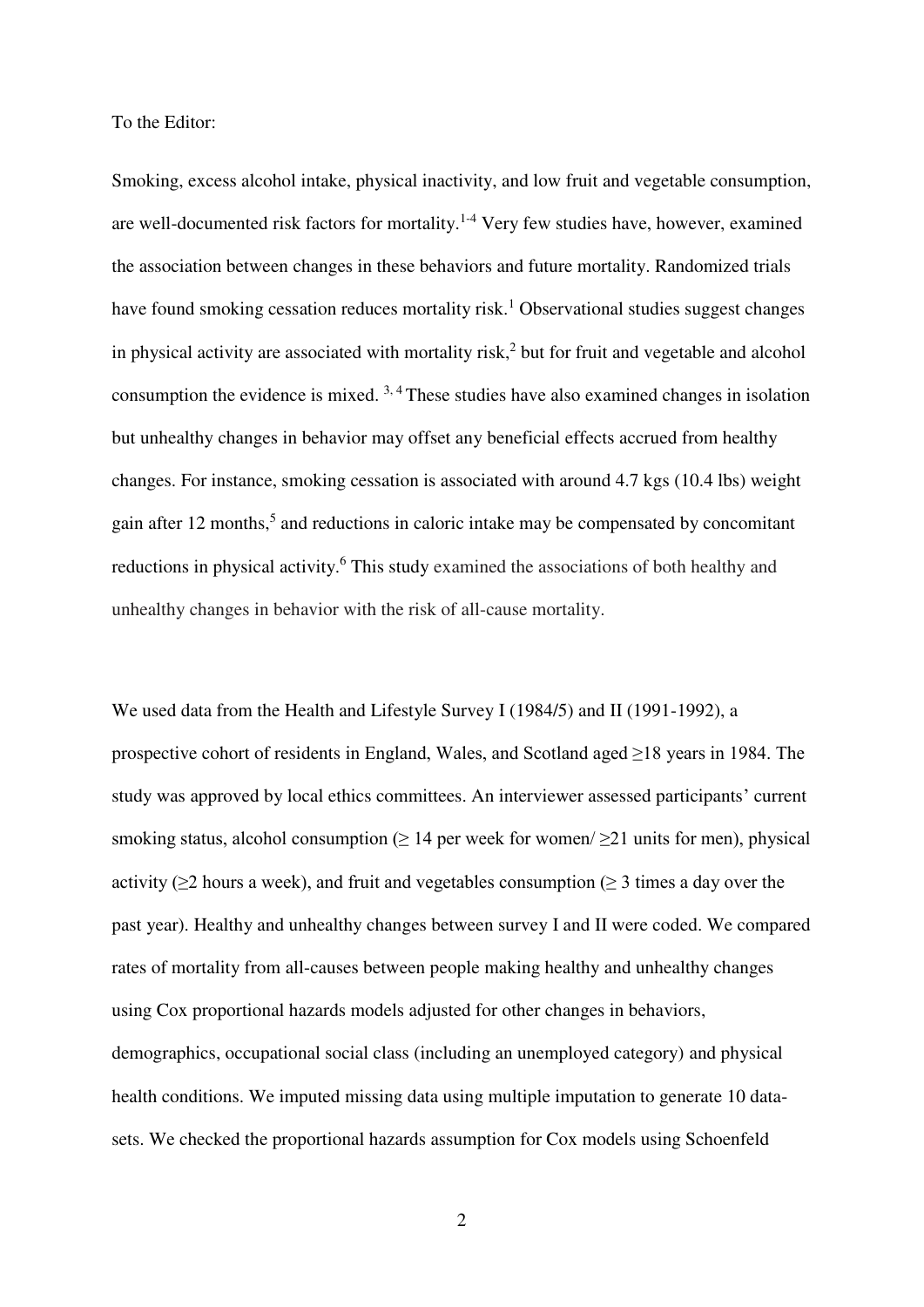residuals and found it was unviolated. Analyses were done using Stata (StataCorp), version 13.0.

Of the 9,003 baseline participants (74% of those recruited in survey I), 5,352 (59%) also took part in survey II. We excluded study members who had died between surveys (n= 880), resulting in an analytical sample of 8,123 (4,666 women, median age, 41 years [interquartile range, 30-56] with 2,003 deaths occurring over a median follow-up of 7 years [interquartile range, 6-7]) (Table). The risk of mortality was associated with increases (model 2 hazard ratio  $[HR] = 0.9, 95\%$  confidence interval  $[CI] = 0.8-1.0$  and decreases (model 2 HR = 1.1, 95% CI: 0.9-1.3) in physical activity, and reductions in fruit and vegetable consumption (model 2 HR = 1.3, 95% CI = 1.0-1.7). Changes in smoking status and alcohol consumption were not related to mortality rates. Sensitivity analyses in samples excluding people with missing data ( $n = 3,163$ ), physical illness ( $n = 6,753$ ), who died within five years of 1991/2 (n  $= 7,350$ ) and with minimal adjustments produced the same pattern of results (eTables 1 to 4).

In this study, changes in physical activity and decreases in fruit and vegetable consumption were weakly associated with all-cause mortality. These findings confirm those from smaller studies suggesting modest increases in physical activity are associated with a 30%-40% reduction in mortality  $2$  and are in agreement with the PREDIMED trial which found decreases in mortality after increases in fruit consumption.<sup>3</sup> We found no clear association between changes in smoking status or alcohol consumption with mortality risk. The benefits of smoking cessation have generally been found in populations older than those in the present study.<sup>1</sup> Limitations of our work include misclassification of participants if behaviors changed after survey II and survivor bias whereby more healthy participants survived until the

3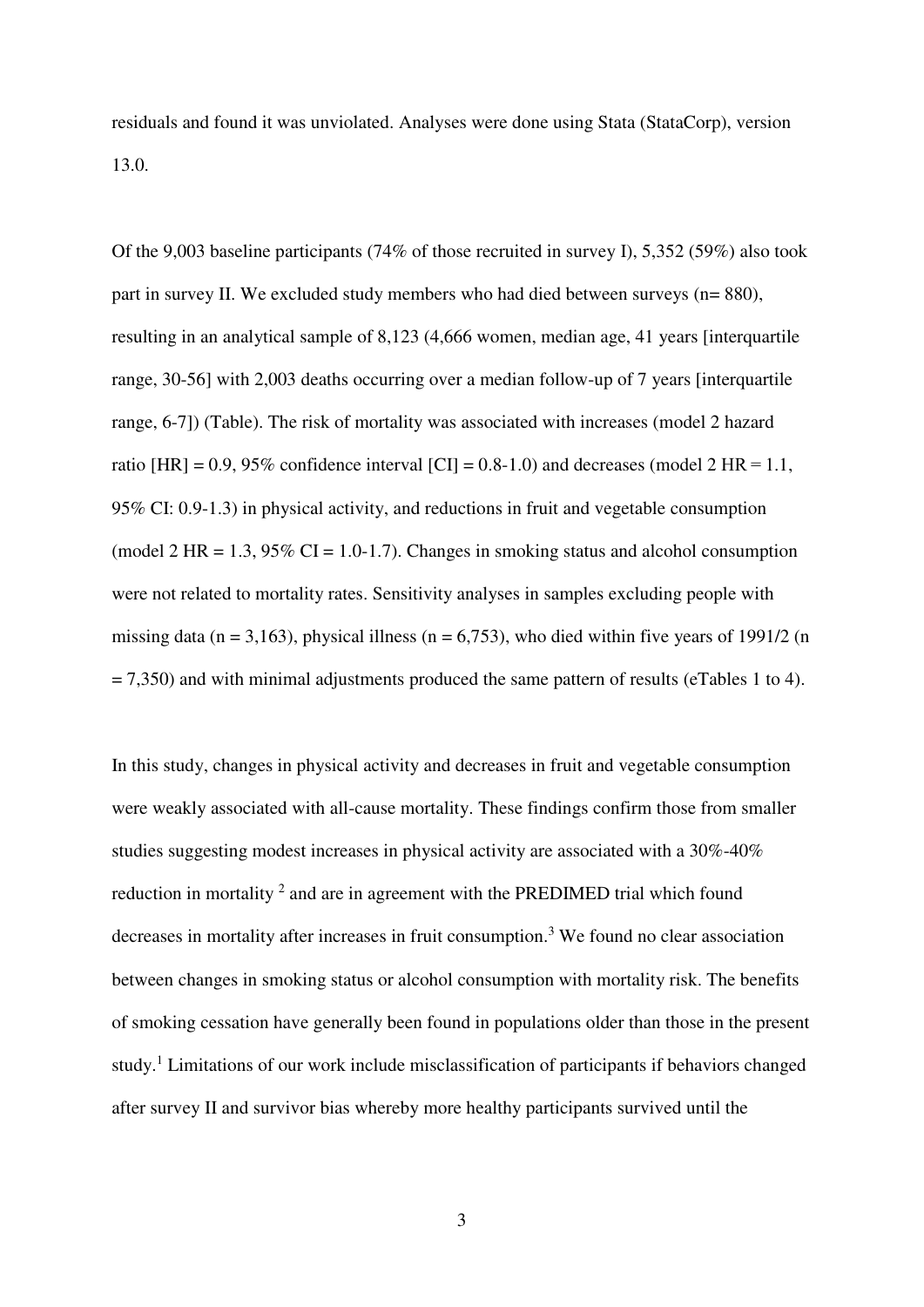resurvey and were included, which may have underestimated associations. These observational data do not provide evidence of causality.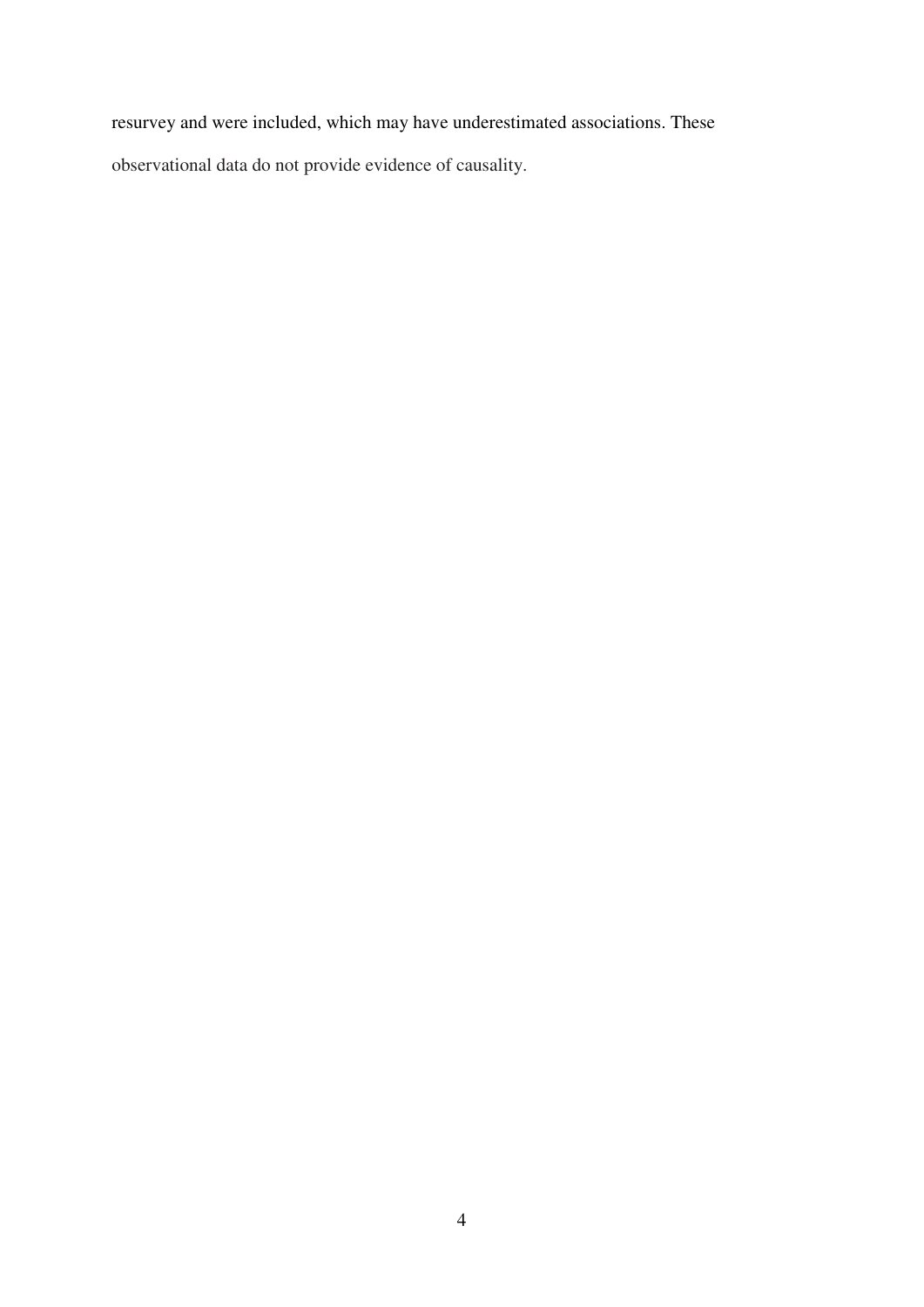## **References**

- 1. Batty GD, Shipley MJ, Kivimaki M, Smith GD, West R. Impact of Smoking Cessation Advice on Future Smoking Behavior, Morbidity, and Mortality: Up to 40 Years of Follow-up of the First Randomized Controlled Trial of a General Population Sample. *Arch Intern Med*. 2011;171(21):1950-1951. doi:10.1001/archinternmed.2011.543.
- 2. Byberg L, Melhus H, Gedeborg R, et al. Total mortality after changes in leisure time physical activity in 50 year old men: 35 year follow-up of population based cohort. *BMJ*. 2009;338:b688. doi:10.1136/bmj.b688.
- 3. Buil-Cosiales P, Zazpe I, Toledo E, et al. Fiber intake and all-cause mortality in the Prevención con Dieta Mediterránea (PREDIMED) study. *Am J Clin Nutr*. 2014;100(6):1498-1507. doi:10.3945/ajcn.114.093757.
- 4. Grønbaek M, Johansen D, Becker U, et al. Changes in alcohol intake and mortality: a longitudinal population-based study. *Epidemiology*. 2004;15(2):222–228.
- 5. Aubin H-J, Farley A, Lycett D, Lahmek P, Aveyard P. Weight gain in smokers after quitting cigarettes: meta-analysis. *BMJ*. 2012;345:e4439. doi:10.1136/bmj.e4439.
- 6. Melanson EL, Keadle SK, Donnelly JE, Braun B, King NA. Resistance to exerciseinduced weight loss: compensatory behavioral adaptations. *Med Sci Sports Exerc*. 2013;45(8):1600-1609. doi:10.1249/MSS.0b013e31828ba942.